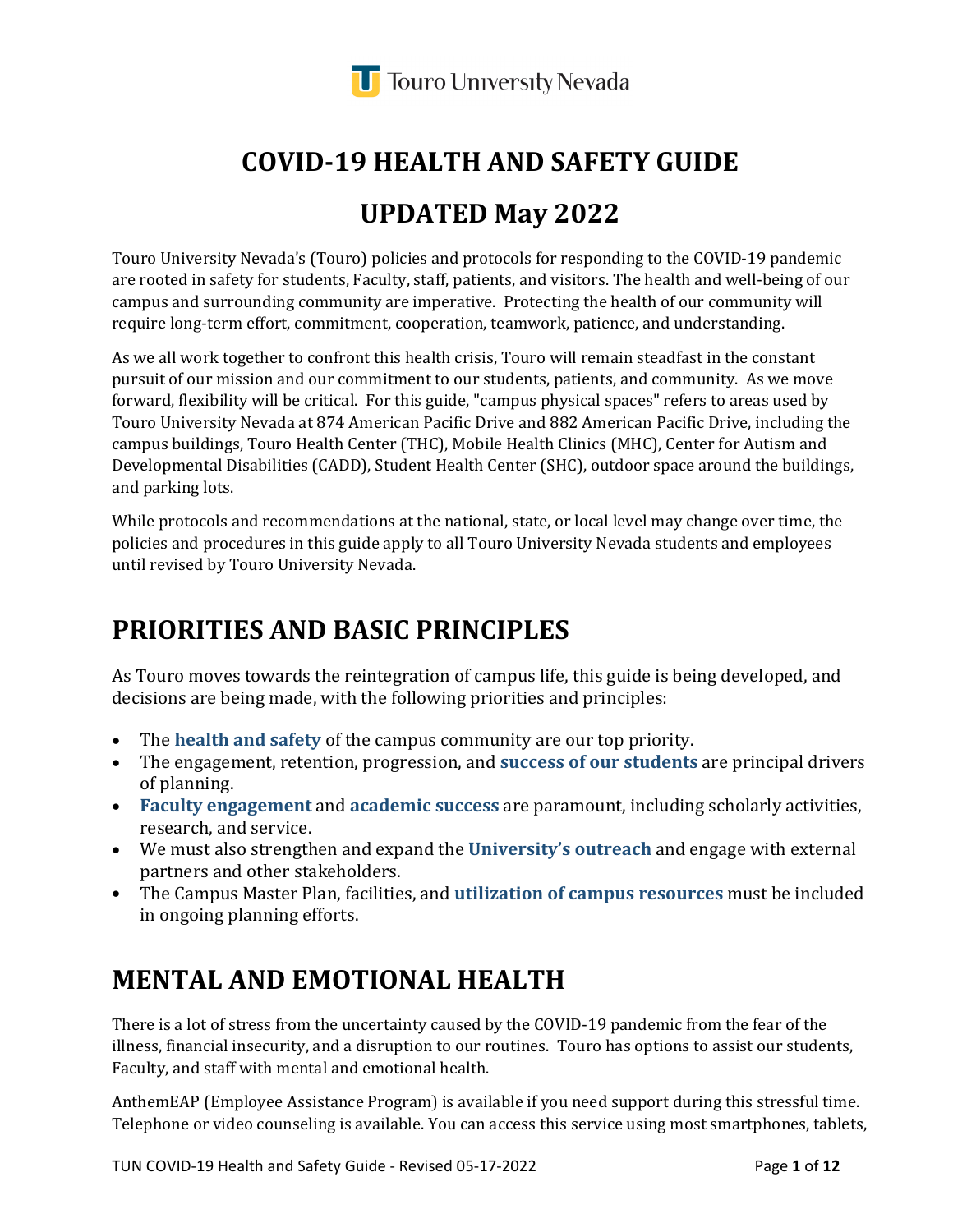

or computers with a camera. Visit [https://AnthemEAP.com](https://anthemeap.com/) or call 1-800-865-1044 for confidential help.

Students needing mental or emotional support may contact Student Counseling Services [\(SCS@tun.touro.edu](mailto:SCS@tun.touro.edu) or call 702-777-9971). Students may also utilize AnthemEAP via [AnthemEAP.com](https://anthemeap.com/) or call 1-800-865-1044 for confidential help.

### **CAMPUS HEALTH & SAFETY GUIDE**

The individual responsibilities of each student, Faculty, and staff member are essential in maintaining campus health and safety.



Credit: Cleveland Clinic, Return to Work Amid Covid 19: A Cleveland Clinic Guide

Although many aspects of the public health situation are improving, we still need to keep our community safe. Therefore, we need to practice multiple steps of protection, including vaccination, testing, and masks where appropriate. Touro is implementing these steps to maintain vigilance and reduce any future spread of COVID-19.

- 1. **Vaccination**: Touro encourages everyone who can be vaccinated against COVID-19 to do so**. Touro University Nevada policy requires employees and students to be fully vaccinated unless they have an approved exemption from TUN.** Employees and students must provide proof of vaccination to the Human Resources or Student Health offices, as appropriate. An unvaccinated individual with an approved exemption must be rapid-tested to enter the building at a designated interval.Mask wearing is optional in nonlab and nonclinical spaces. In lab and clinical settings, individuals are required to wear an N95 mask..
	- a. **Employees and students entering campus buildings**:
		- i. Vaccinated employees and students must verify their vaccinated status when they enter campus buildings.
		- ii. Unvaccinated employees and students must get a rapid COVID-19 test at a designated interval in order to access campus.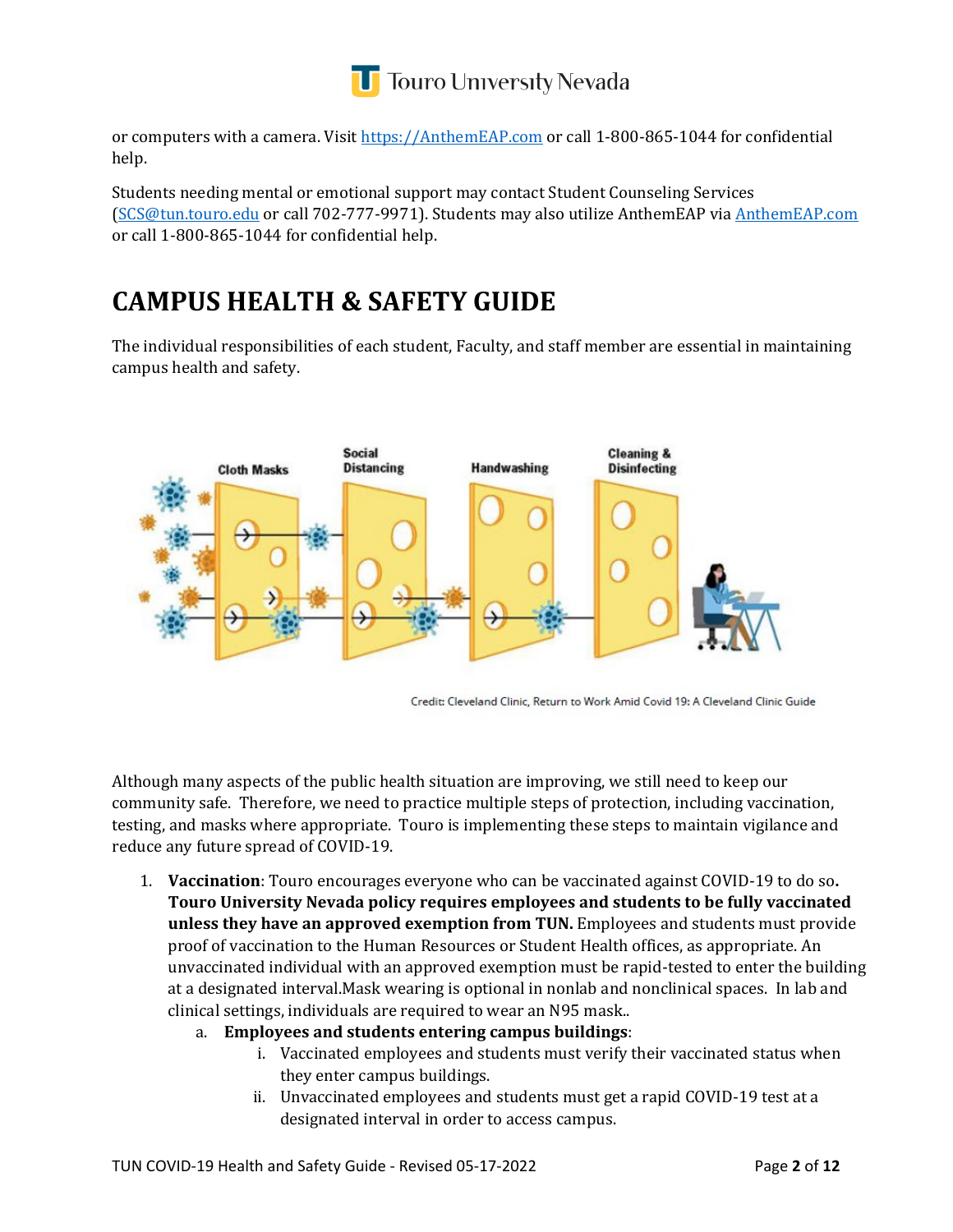### **T** Touro University Nevada

- 1. If the test results are negative, they may enter the building.
- 2. If the test results are positive, they will be referred to take a PCR test elsewhere, and they may not enter the building.
- b. **Visitors entering campus buildings short visits**: Visitors who will spend less than 15 minutes in the building must sign in and out of the building within that timeframe.
- c. **Visitors entering campus buildings extended visits:** Visitors who will spend 15 minutes or more in the building must provide proof of vaccination or be rapid-tested..
	- i. Vaccinated visitors must verify their vaccinated status or when they enter campus buildings.
	- ii. Unvaccinated visitors must answer screening questions and get a rapid COVID-19 test at a designated entrance.
		- 1. If the test results are negative, they may enter the building.
		- 2. If the test results are positive, they will be referred to take a PCR test elsewhere, and they may not enter the building.
		- 3. Unvaccinated individuals only need to take a rapid test once per day.

**2. Personal Protective Equipment:** Face Coverings: Mask wearing is optional in nonlab and nonclinical spaces. In lab and clinical settings, individuals are required to wear an N95 mask.**Gloves:** Faculty, staff, and students working in high-risk areas such as the Touro Health Clinic or Student Health may wear gloves as part of their PPE where appropriate. Gloves should be worn as prescribed by clinical or lab procedures, policies, or normal use situations.

**Goggles/Face Shields:** You are not required to wear goggles or face shields as part of general activities on campus. Goggles or face shields may be appropriate when in close contact, such as in teaching labs and research labs.

- 2. **Social Distancing:** While distancing is not required inside campus buildings, it is recommended to be aware of your proximity to others. Keeping space between you and others is one of the tools available to avoid being exposed to the COVID-19 virus and slowing its spread. Because people can spread the virus before they know they are sick or without ever developing symptoms. If you are unvaccinated, you may wish to keep your distance from others. Physical distancing practices – such as staying 6 feet away from other people; minimizing group size, staying out of crowded places, and avoiding gatherings - are helpful to help protect people who are at higher risk of getting very sick.
- 3. **Handwashing:** Washing our hands is one of the easiest and most important things we can do to stay healthy and stop the spread of bacteria and viruses. You should wash your hands with soap and water for at least 20 seconds, especially after you have been in a public place, touched a surface, or after blowing your nose, coughing, sneezing, or touching your face.

If soap and water are not readily available, use a hand sanitizer that contains at least 60% 60% ethanol or 70% isopropanol. Cover all surfaces of your hands and rub them together until they feel dry. Avoid touching your eyes, nose, and mouth. Wash your hands after touching your face.

• **Coughing and Sneezing Hygiene:** If you are in a private setting and are not wearing a face covering, always cover your mouth and nose with a tissue when you cough or sneeze or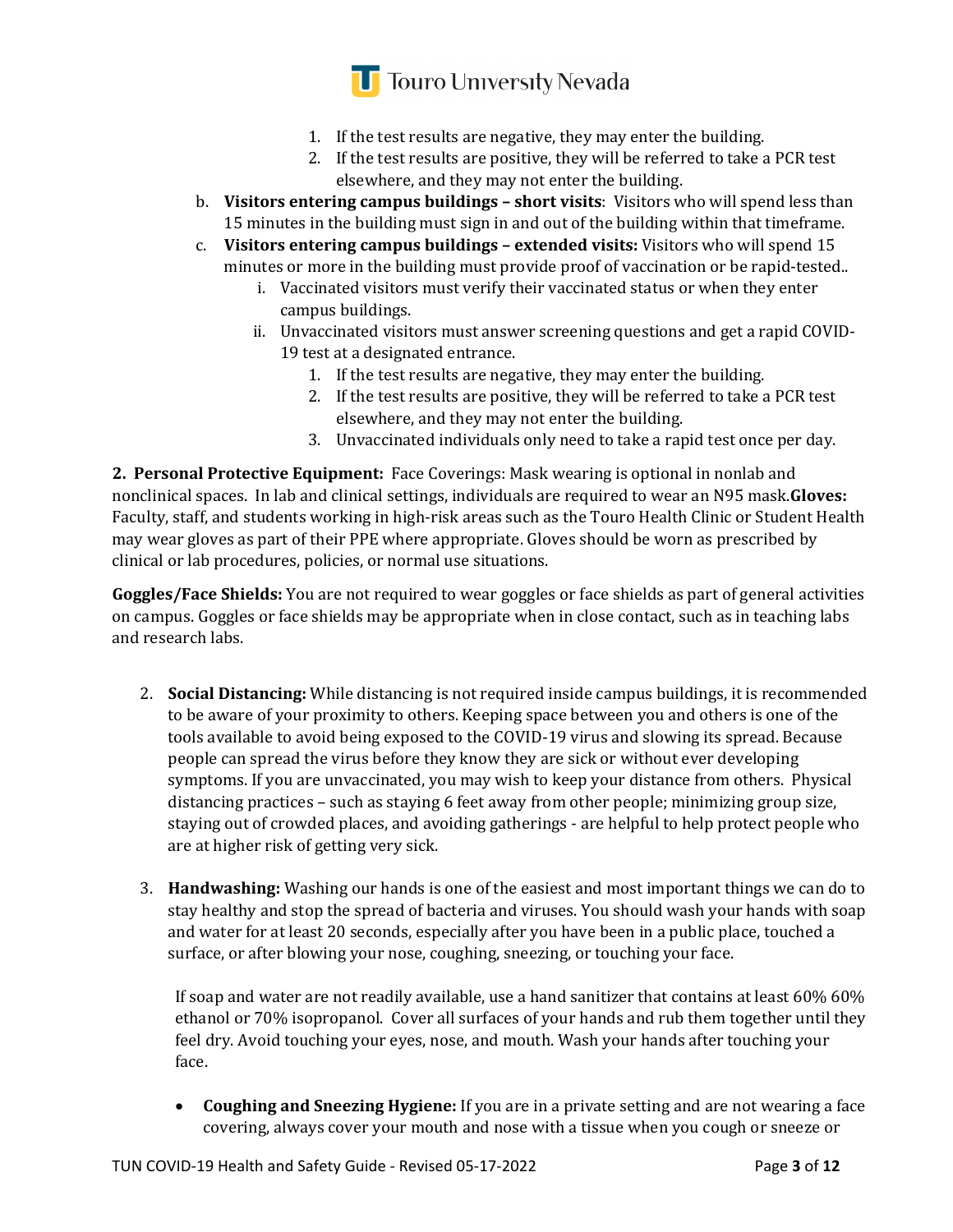## **T** Touro University Nevada

use the inside of your elbow if a tissue is not available. Throw used tissues in the trash. Immediately wash your hands with soap and water for at least 20 seconds. If soap and water are not immediately available, clean your hands with alcohol-based hand sanitizers with greater than 60% ethanol or 70% isopropanol.

4. **Cleaning & Disinfection:** An advanced cleaning protocol has been developed detailing the daily and weekly cleaning of campus spaces. Cleaning and disinfecting processes are consistent with the CDC public health recommendations and OSHA guidelines for disinfection.

#### **a. Spaces & Schedules**

- o Faculty and staff offices, suites, cubicle areas, and research labs will be cleaned in a standard janitorial schedule .. This includes faculty and staff offices in the HC, CADD, and SHC. The facilities and janitorial team will NOT be cleaning desks, keyboards, touch screens, or remote controls. Touro will provide disinfecting wipes for this purpose. Vacuuming and cleaning of floors in offices and suites will continue once per week.
- o Practice Stations (OMM tables, Ultrasound stations, and Task trainers) should be cleaned between uses.
- o Common Spaces (building entries, lobbies, elevators, hallways, restrooms)
	- Lobbies, hallways, and entry areas will be cleaned daily.
	- High Touch surfaces (restrooms, elevators, doors, and door handles, light switches, hand railings, sink handles, and grab bars) will be cleaned frequently.
	- Outdoor items (bicycle racks, doors and door handles, electric chargers, picnic tables, and blue security lights) will be cleaned frequently.
	- Mobile Healthcare Clinics will be cleaned daily.
	- Touro Health Center, Student Health Center, and the Center for Autism will be cleaned throughout the day and overnight.
- o The campus will undergo a deep cleaning during holidays or extended closures.
- b. **Process & Products Cleaning & Disinfecting Supplies:** The Asset Management Department will centrally stock COVID-19-related cleaning supplies. Departments and units should place orders for gloves, hand sanitizer, and CAVI Wipes /disinfectant wiping materials with Asset Management...
- c. **Sanitizer Stations**  The Facilities Department will maintain hand sanitizer stations throughout the campus.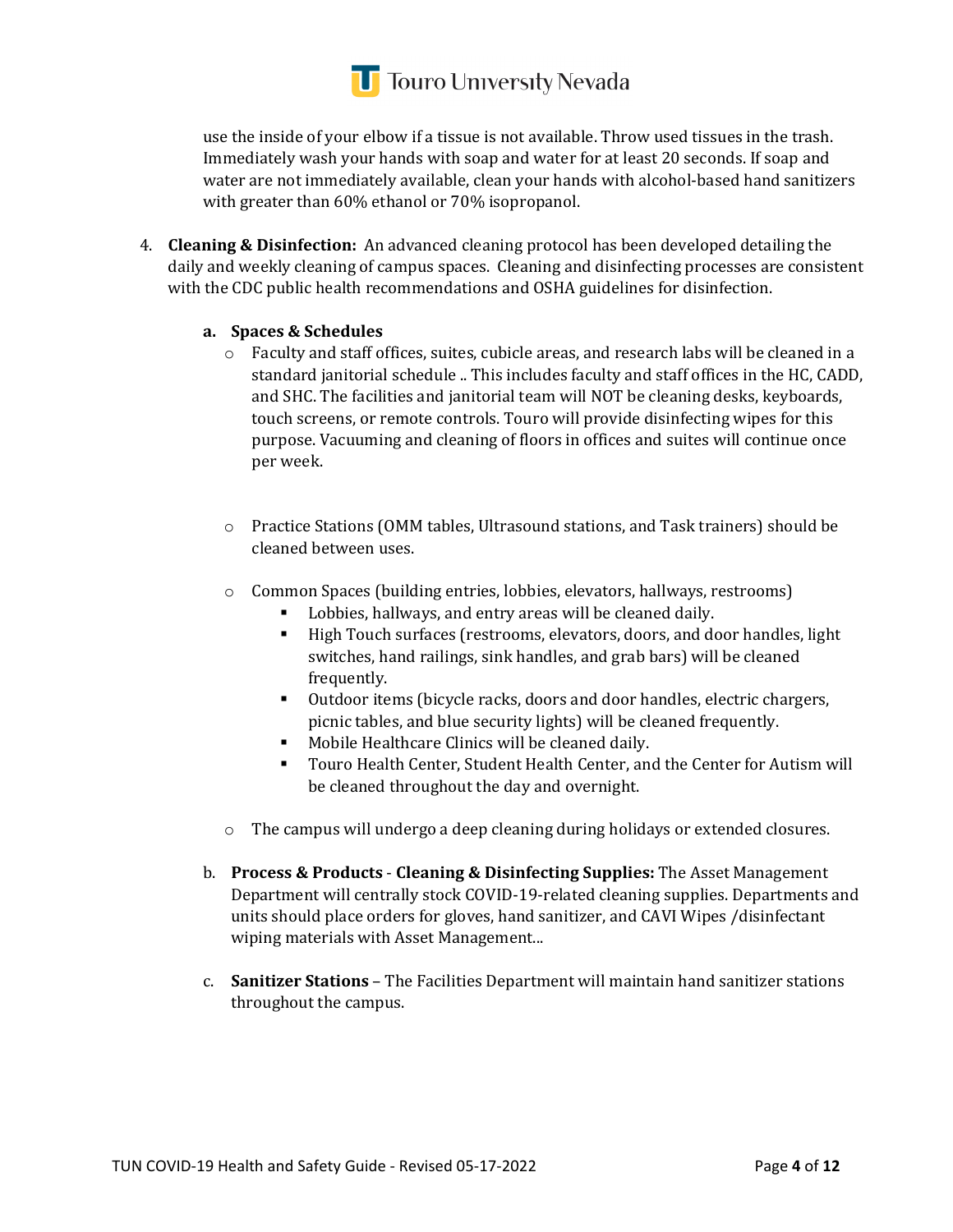

5. **Follow the protocols if you are symptomatic or have believe you have been exposed to someone who has tested positive for COVID-19** (see grid futher down in this document). DO NOT COME TO CAMPUS IF YOU ARE EXPERIENCING ANY OF THE SYMPTOMS RELATED TO COVID-19. Stay home and quarantine. Variants of COVID-19 are proving to being highly transmittable. If you are experiencing symptoms that are related to another medical condition (i.e. seasonal allergies, etc.), then you may come to campus.

### **MANAGEMENT RESPONSIBILITIES**

Touro University Nevada recognizes the responsibility to provide a safe campus is a responsibility we all share. We have always taken that responsibility seriously and have implemented protocols to address the COVID-19 pandemic. Leadership from each department/school/college has been involved in developing plans for campus safety.

### **FACULTY, STAFF & STUDENT RESPONSIBILITIES**

#### **Community Responsibility Acknowledgement**

Before coming to campus or an academic clinical education site (e.g., rotations, clerkships, practicums, fieldwork), all Faculty, staff and students must be aware of the following points:

- The serious nature of COVID-19
- The importance of each individual's knowledge of the risks presented by the COVID-19 virus
- The importance of monitoring their health
- The need to follow all applicable policies and procedures as they are updated
- Their responsibility to notify appropriate personnel if they have been exposed to COVID-19 or have received a positive COVID-19 test result:
	- o Students must notify the Office of Student Health at 702-777-9970 or [student.health@tun.touro.edu.](mailto:student.health@tun.touro.edu) It is strongly recommended that students contact their program as well. As a matter of protocol, the Office of Student Health will alert the student's academic program.
	- o Employees must notify the Office of Human Resources at 702-777-3855 or rbailey2@touro.edu as well as their direct supervisor.

#### **Concerns about Returning to Campus**

- Employees who have been instructed to return to work on-site and have concerns about doing so due to a medical condition that places them in a higher risk group, those who are pregnant, or those who wish to request ADA Reasonable Accommodations related to returning to the campus should first consult with TUN's Office of Human Resources at 702-777-3855 or rbailey2@touro.edu.
- Students required to be on campus who have concerns about doing so due to a medical condition that places them in a higher risk group, those who are pregnant, or those who wish to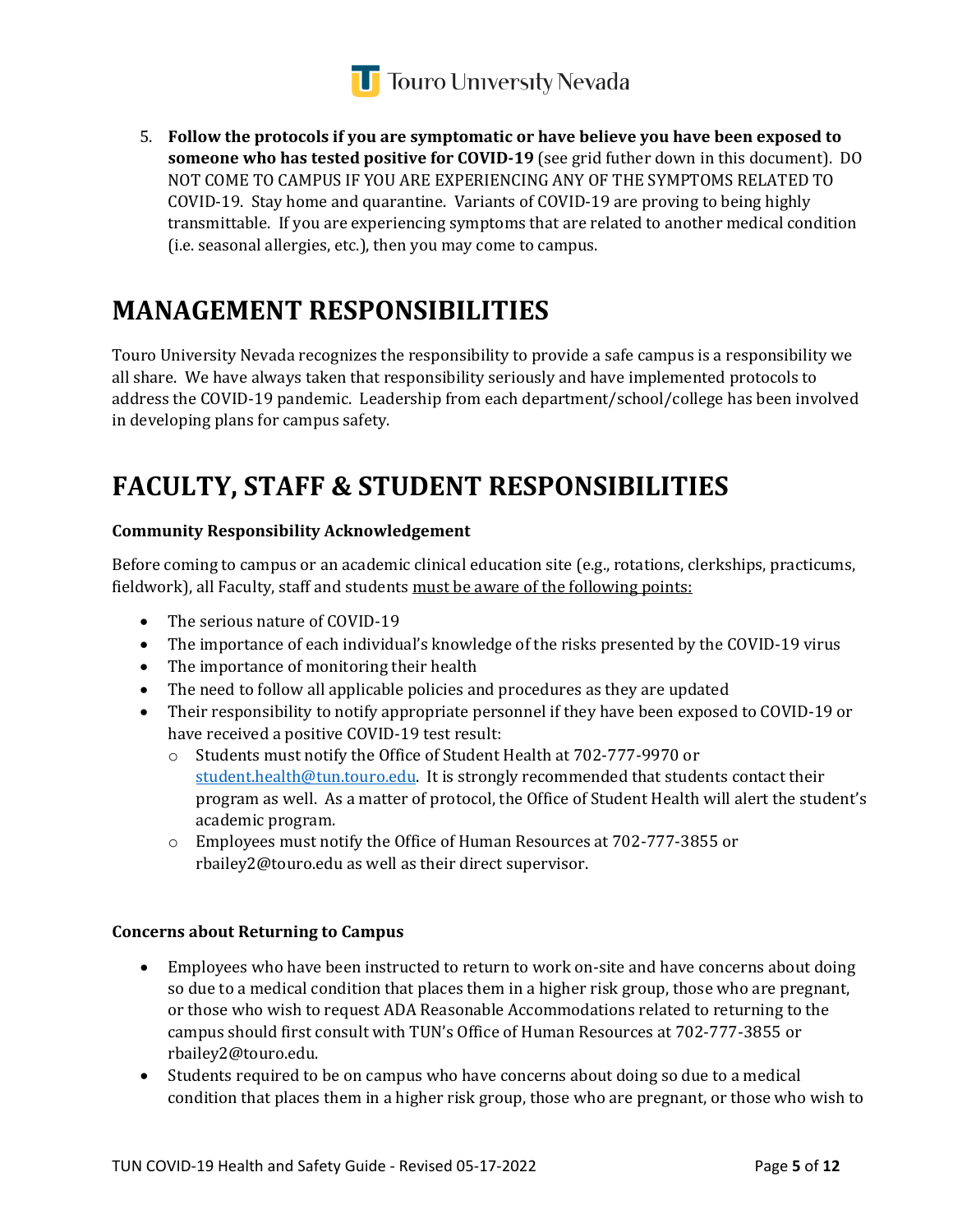

request ADA Reasonable Accommodations should consult with TUN's student ADA Compliance Officer, Mr. Michael Mikkleson (by email at mmikkels@touro.edu or by phone at 702-777-3853).

- Students required to be on campus who have concerns about doing so for reasons unrelated to their own personal health should contact the following representative from their program or school:
	- o School of Education: Dr. Robert Askey (raskey@touro.edu)
	- o School of Nursing: Dr. Theresa Tarrant (ttarrant@touro.edu)
	- o School of Occupational Therapy: Dr. Robyn Otty (rotty@touro.edu)
	- o School of Physical Therapy: Dr. Michael Laymon (mlaymon2@touro.edu)
	- o School of Physician Assistant Studies: Professor Amie Duford (aduford@touro.edu)
	- o Doctor of Osteopathic Medicine: Dr. Terrence Miller (tmiller@touro.edu)
	- o Master of Medical Health Sciences: Dr. Vladimir Bondarenko (vbondare@touro.edu)
- If the student and the program cannot reach an agreement, they should work with the Dean of the College.

### **CAMPUS SCREENING AND ENTRY**

Touro continues to be a campus with key-card badge access with limited entry points. You have your badge for entry. Temporary badges are available. However, if you repeatedly forget your badge, you may be asked to return home to get your badge.

Individuals who have COVID-19, suspect they may have COVID-19, or who have symptoms consistent with COVID-19 may not enter campus.

#### **Campus Entry Procedures**

**Vaccinated individuals**: If proof of vaccination or an approved exemption is on file at HR or Student Health, vaccinated employees and students are eligible to get a vaccine verification badge sticker. They can show this sticker and enter the building. If proof is not on file, they must show proof of vaccination for entry. Vaccinated visitors must show proof of vaccination to enter the buildings.

**Unvaccinated individuals**: Unvaccinated individuals must be rapid-tested at a specified interval. They will wait for the rapid test result in their vehicle (or other designated area, as applicable), which should be available within 20 minutes. It is recommended that unvaccinated individuals who will need to be tested plan to arrive a half-hour early for classes or appointments.

- With a negative test result, unvaccinated individuals may enter campus buildings.
- With a positive test result, unvaccinated individuals may not enter campus buildings. They will have to take a PCR test and consult with Student Health or Human Resources, as appropriate.
- Only one test per day is required; re-entry does not require a new test. An approved placard or note for that date will be provided on request.

**Rapid tests:** At this time, Touro will provide the rapid tests on-site at no charge, but at some point in the future, unvaccinated individuals will have to go off-site for COVID-19 rapid testing at their own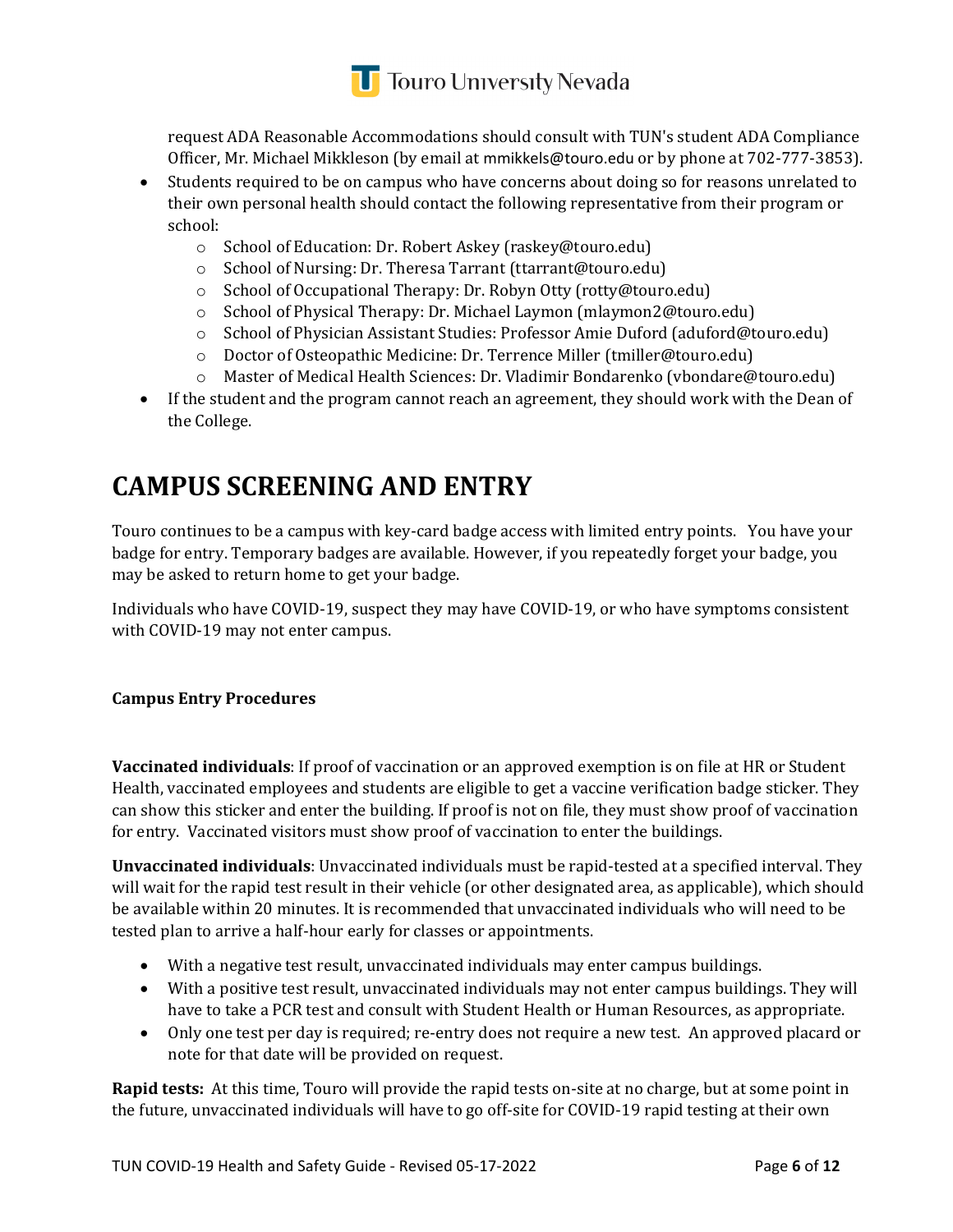

expense. Notice of at least two working days will be given for this change. Touro does not provide or pay for PCR (non-rapid) tests as a part of these procedures.

Badge Access Control

All employees and students issued a badge/key-access control card will be required to "badge-in" and "badge-out" when they enter and exit campus buildings.

Doors

- When possible, commonly used interior doors should be left open during normal-use hours. Leaving interior doors open will reduce the number of high-contact surfaces that need to be cleaned during the day.
- For doors that must remain closed for temperature reasons and/or comply with fire and safety code, a hand sanitizer should be located near the doors.

**Please note**: Exterior doors should never be left open or propped open.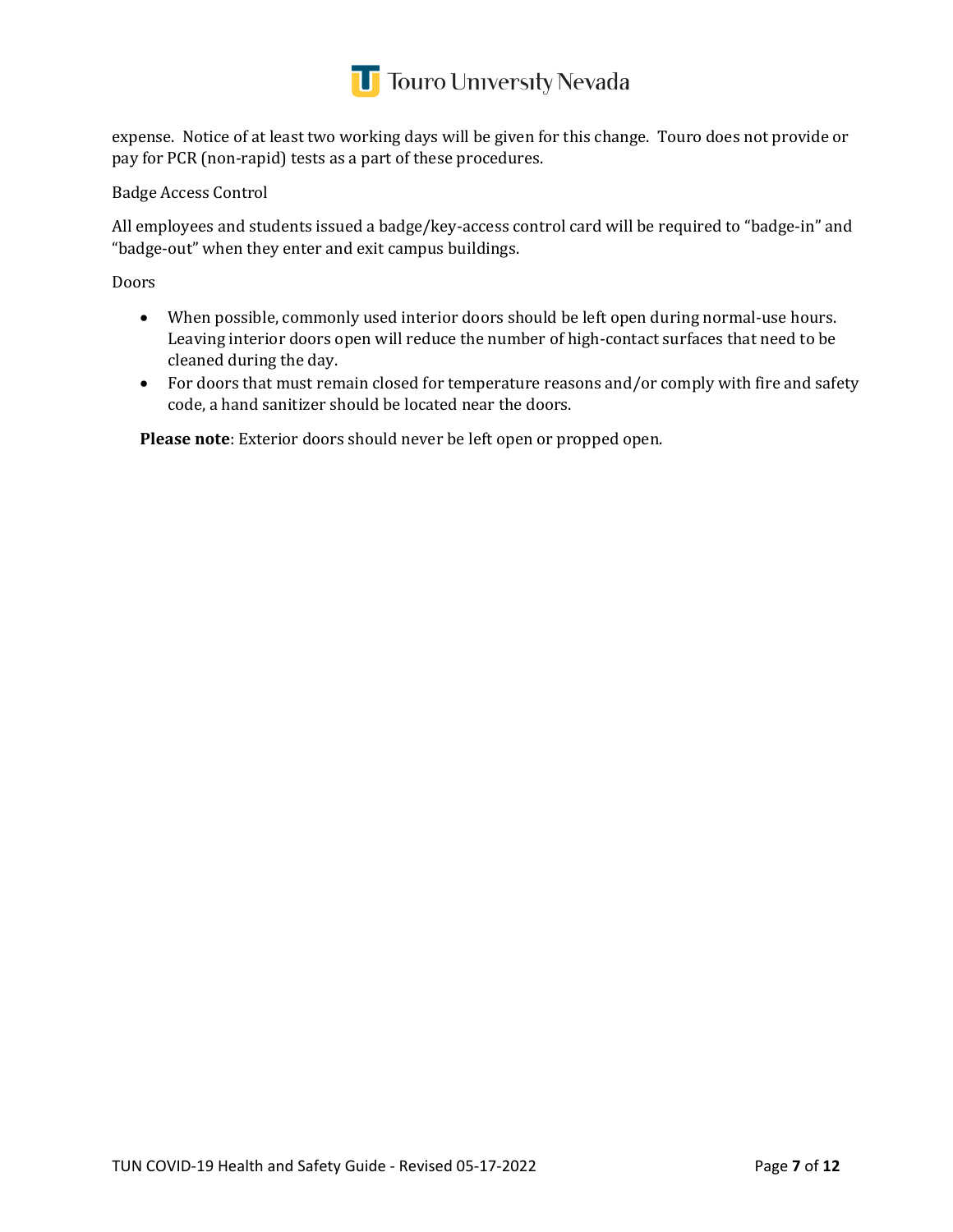

### **HEALTH MONITORING REQUIREMENTS**

#### Symptom Monitoring

COVID-19 is highly transmissible and can easily be spread by people who do not know that they have the disease. The CDC has identified several symptoms associated with COVID-19. At present, symptoms associated with the virus include one or more of the following:

- Fever
- Chills or shivers
- Muscle pains or aches (not due to exercise)
- Cough (worse than usual if you have a daily cough)
- Shortness of breath or trouble breathing
- Headache (worse than usual if you have headaches)
- Scratchy or painful sore throat
- New loss of taste and smell
- Nausea/vomiting/diarrhea/stomach cramps
- Dizziness and lightheadedness
- Sneezing, runny nose, or congestion (worse than usual if this is common for you)
- Fatigue that is unusual or more severe than normal
- Eyes are unusually red or painful

You should monitor your health daily. If you have questions about your exposure, have a recorded temperature of greater than 100.4 degrees, or have any of the symptoms mentioned above, you should contact Student Health or Human Resources (as appropriate), as well as your medical provider for an assessment and possible COVID-19 testing. You should also self-isolate and maintain at least 6 feet of distance from others while you are symptomatic as a precaution.

#### **Access to Campus**

Before entering campus buildings, all individuals (students, faculty, staff, and visitors) should assess their health. The University guidelines and protocols presented in this guide will help TUN reduce the risk of a flare-up of virus transmission among faculty, staff, students, families, patients, visitors, and others. One of the most critical elements of achieving this goal is to identify people with suspected COVID-19 based on their symptoms or exposure status.

Therefore, there are multiple scenarios in which we will ask you not to come to campus. These conditions may include:

- You have tested positive for COVID-19 in the past five days.
- You have symptoms consistent with COVID-19 (noted in the symptom monitoring section above).

Under these circumstances, you may not come to campus. If you have been exposed to COVID-19, you should consult your healthcare provider and get tested for COVID-19 if you have not already done so. You also must report your exposure to the Office of Student Health or Office of Human Resources (as noted below under *Reporting Requirements*.

If you develop COVID-19 symptoms while on campus, you must leave campus. If exposure to COVID-19 is suspected, you should contact your health care provider for evaluation and testing.

TUN COVID-19 Health and Safety Guide - Revised 05-17-2022 Page **8** of **12** In all cases, affected individuals must meet clearance criteria (see below) before entering campus.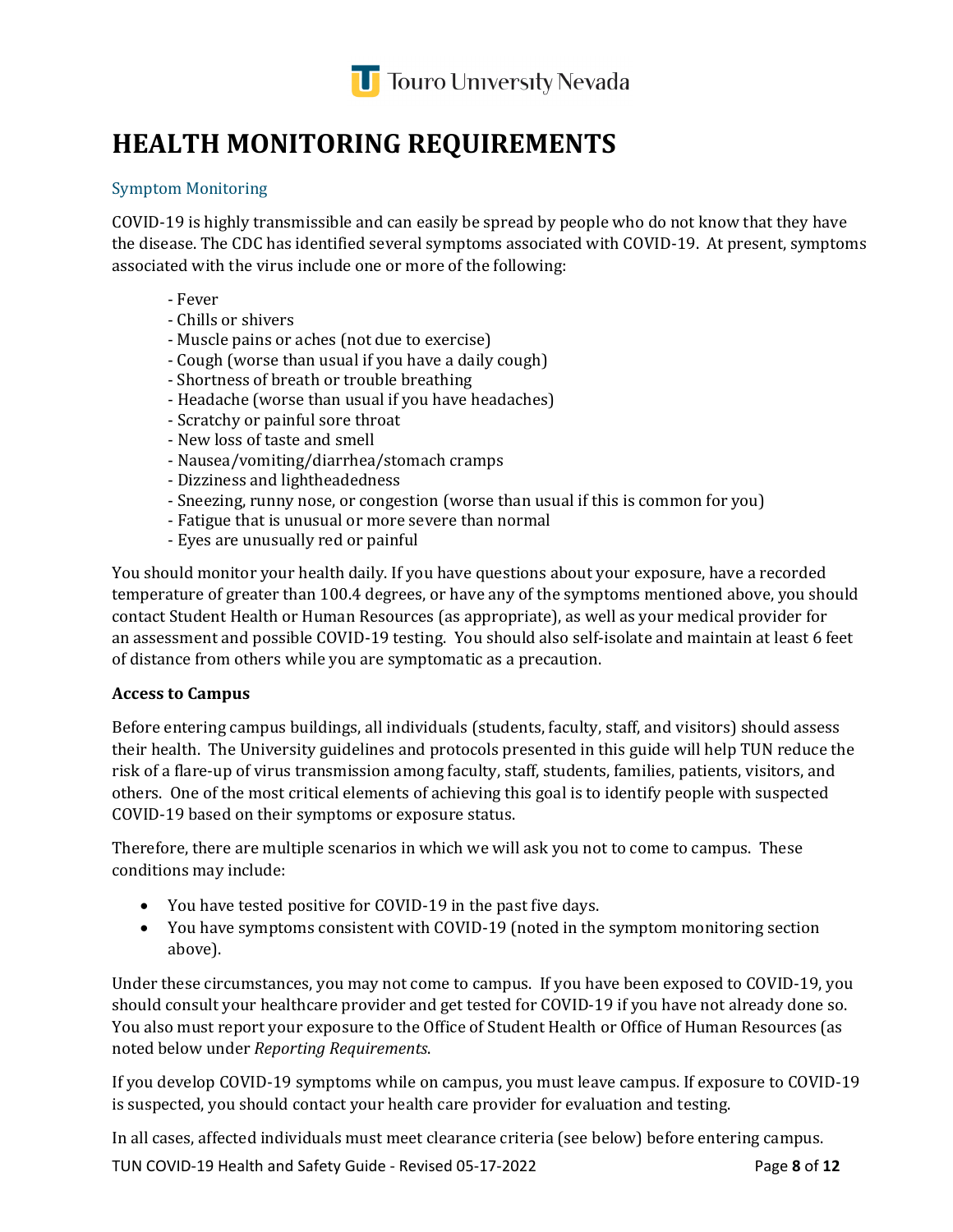

#### **Access to Academic Clinical Education Sites (e.g., rotations, clerkships, practicums, fieldwork)**

Students should follow the policies of the academic clinical education sites.

Academic clinical sites: If you are assigned to an academic clinical education site (e.g., rotations, clerkships, practicums, fieldwork), we ask you to not go to the site if these conditions apply:

- You have tested positive for COVID-19 in the past five days.
- Have symptoms consistent with COVID-19 (noted in the symptom monitoring section below). You must report to the Office of Student Health if you have tested positive or have symptoms consistent with COVID-19.
- If you have been exposed or identified as a close contact of someone with COVID-19, you should follow the policy of the academic clinical site as to attendance.

#### **Reporting Requirements for Exposure and Positive COVID-19 Test Results for All Students and Employees:**

Individuals who are exposed to COVID-19 or who receive a positive COVID-19 test result must notify Touro as soon as possible.

- Students must notify Student Health at 702-777-9970 or [student.health@tun.touro.edu.](mailto:student.health@tun.touro.edu) It is strongly recommended that students contact their academic program as well. As a matter of protocol, the Office of Student Health will alert the student's academic program.
- Employees must notify the Office of Human Resources at 702-777-3855 or rhailey2@touro.edu as well as their direct supervisor.
- All others contact the Touro Health Center at [\(702\) 777-4809](tel:(702)%20777-4809)

Touro will cooperate and support the Southern Nevada Health District (SNHD) in their contact tracing efforts following any positive test. If a faculty, staff, or student who has been on campus is confirmed to have a COVID-19 infection, persons who were identified as being in contact with that individual will be notified.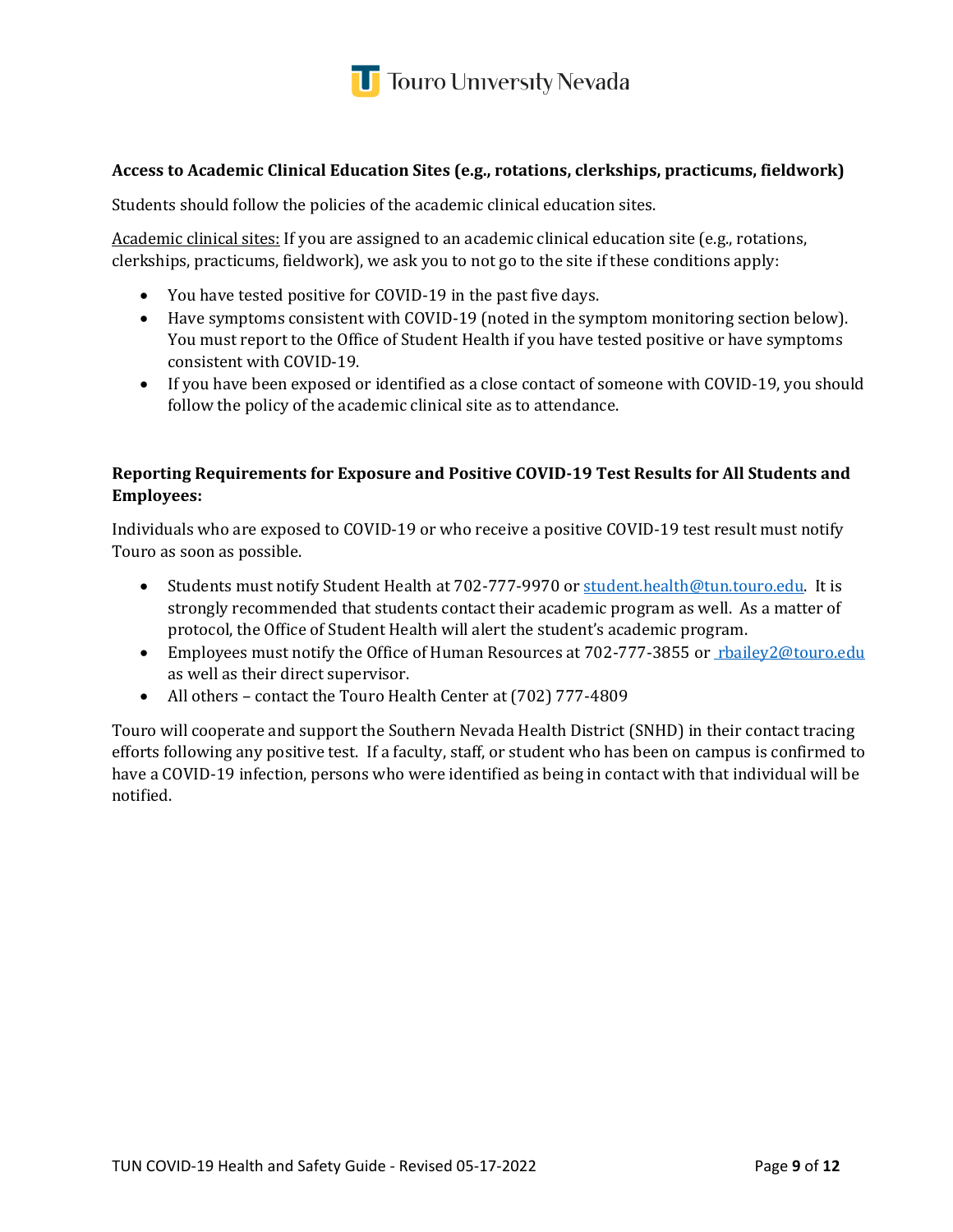

Clearance Criteria to Return to Campus

Individuals who are exposed to COVID-19 and have received the full COVID-19 vaccine have a choice to attend work on campus or class on campus *if they are asymptomatic*. After speaking with Student Health, students should also inform their academic program of their situation. After speaking with the Office of Human Resources, employees should inform their supervisor of their situation.

Employees: Office of Human Resources Contact: Bob Bailey, 702-777-3855 <u>[rbailey2@touro.edu](mailto:rbailey2@touro.edu)</u>

Students: Office of Student Health Contact, 702-777-9970 <u>[student.health@tun.touro.edu](mailto:student.health@tun.touro.edu)</u>

| <b>EXPOSED</b>           |                | What do you do?                                                                                                                       |  |  |
|--------------------------|----------------|---------------------------------------------------------------------------------------------------------------------------------------|--|--|
| Vaccinated               | N <sub>0</sub> | 1. Inform Student Health (students) and Human Resources                                                                               |  |  |
|                          | Symptoms       | (employees) of your exposed status.                                                                                                   |  |  |
|                          |                | 2. You may then choose one of the following:                                                                                          |  |  |
|                          |                | a. Continue to come to come to campus for class or work,                                                                              |  |  |
|                          |                | then get a rapid test 5 days after exposure. If positive,                                                                             |  |  |
|                          |                | follow positive diagnosis protocol below. If negative                                                                                 |  |  |
|                          |                | continue to attend class or work without restrictions.<br>0 <sub>R</sub>                                                              |  |  |
|                          |                | b. Quarantine for 5 days, then get a rapid test (5 days post                                                                          |  |  |
|                          |                | exposure). Inform your academic program (student) or                                                                                  |  |  |
|                          |                | supervisor (employee) of your quarantined status.                                                                                     |  |  |
| Unvaccinated             | No             | 1. Inform Student Health (students) and Human Resources                                                                               |  |  |
|                          | Symptoms       | (employees) of your exposed status.                                                                                                   |  |  |
|                          |                | 2. Quarantine for 5 days, then get a PCR test. Can return if PCR is<br>negative. Inform your academic program (student) or supervisor |  |  |
|                          |                | (employee) of your quarantined status.                                                                                                |  |  |
|                          |                |                                                                                                                                       |  |  |
| Students in the          | N <sub>o</sub> | Inform Student Health of your situation. Then follow site clinical                                                                    |  |  |
| <b>Clinical Phase</b>    | Symptoms       | site policy for exposure.                                                                                                             |  |  |
| of their                 |                |                                                                                                                                       |  |  |
| Program                  |                |                                                                                                                                       |  |  |
| <b>NO KNOWN EXPOSURE</b> |                |                                                                                                                                       |  |  |
| Vaccinated and           | With           | Please contact the Office of Student Health or Office of Human                                                                        |  |  |
| Unvaccinated             | Symptoms       | Resources. When symptoms are gone, can attend work or class.                                                                          |  |  |
|                          |                |                                                                                                                                       |  |  |
|                          |                |                                                                                                                                       |  |  |
|                          |                |                                                                                                                                       |  |  |
|                          |                |                                                                                                                                       |  |  |
| <b>COVID POSITIVE</b>    |                |                                                                                                                                       |  |  |
| Vaccinated and           | With           | Inform HR or Student Health of your status, then:                                                                                     |  |  |
| Unvaccinated             | Symptoms       | Quarnatine for 5 full days, day 0 is first day with<br>symptoms                                                                       |  |  |
|                          |                | In order to return: No fever (>100.4F) for at least 24                                                                                |  |  |
|                          |                | hours                                                                                                                                 |  |  |
|                          |                | <b>AND</b>                                                                                                                            |  |  |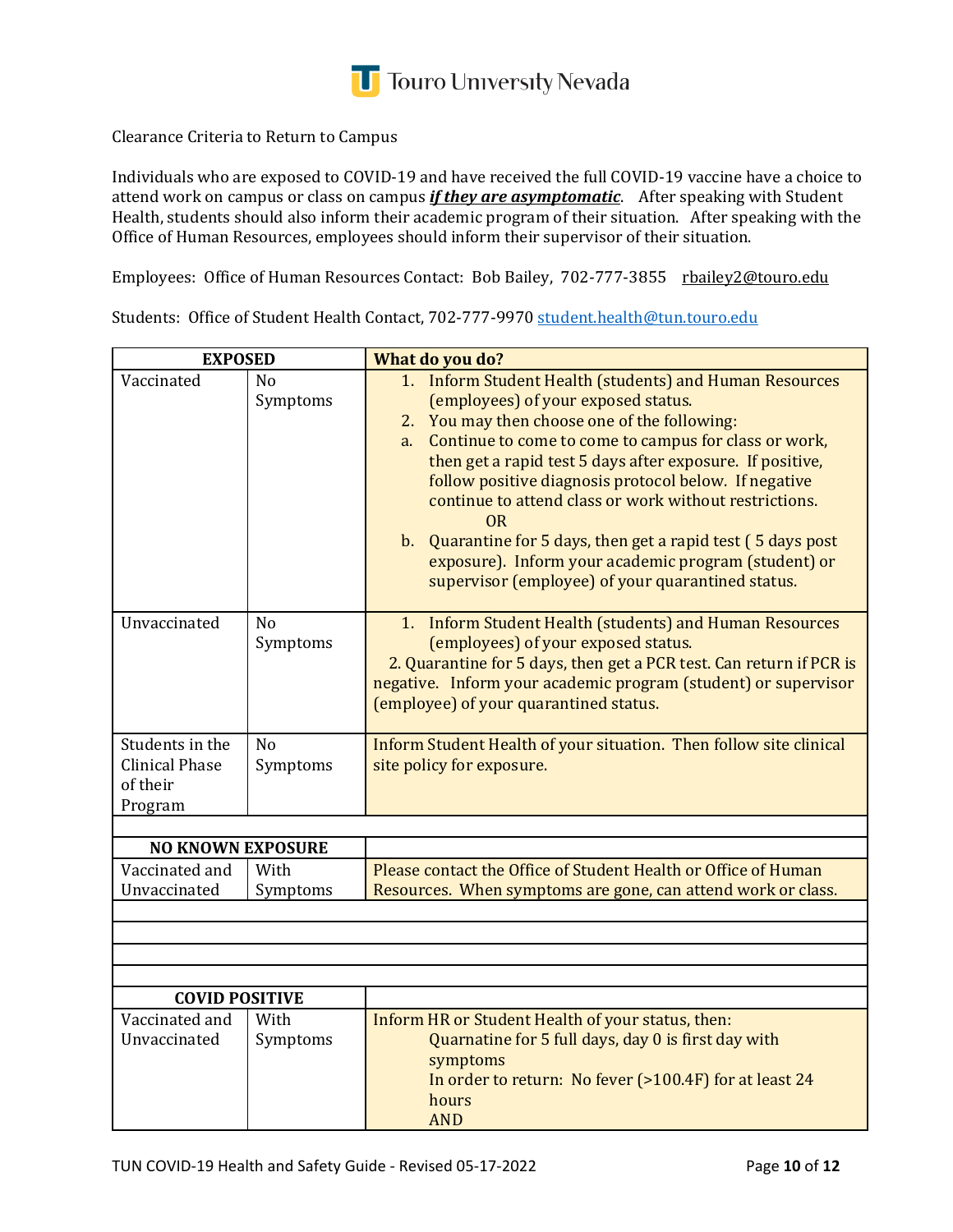

|                                |                     | Significant improvement in respiratory symptoms<br>Must have negative rapid test prior to resuming<br>school/clinical activies                                                                         |
|--------------------------------|---------------------|--------------------------------------------------------------------------------------------------------------------------------------------------------------------------------------------------------|
|                                |                     |                                                                                                                                                                                                        |
| Vaccinated and<br>Unvaccinated | Without<br>Symptoms | Inform HR or Student Health of your status, then:<br>Quarantine 5 full days from the date of the positive PCR<br>test.<br>Must have negative rapid test prior to resuming<br>school/clinical activies. |

**Date of positive PCR if asymptomatic is day 0.** 

**Date of onset of symptoms is day 0 for those with symptoms**

**Per CDC guidelines if an individual has tested positive on a PCR test for COVID-19 and then recovers and is asymptomatic that individual may return to school or work. Within the next 90 days if the same individual tests positive on a PCR test and then tests negative on a rapid antigen and is asymptomatic, they will not be required to quarantine. These indiviuals will be allowed to work on campus (employees), attend classes on campus (students) and/or attend their clinical education requirements.**

**https://www.cdc.gov/coronavirus/2019-ncov/your-health/quarantine-isolation.html**

#### **PERSONAL SAFETY PRACTICES**

#### **Personal Protective Equipment**

Employees may be required to wear personal protective equipment (gloves, gowns, face shields, etc.) or respiratory protection due to the nature of their work.

Research Department will order PPE as needed through the established procurement procedures. All other departments should submit PPE requests to the Accounting/Procurement Office.

#### **ADDRESSING NON-COMPLIANCE**

Students, Faculty, and staff will be expected to comply with all university policies and protocols designed to reduce the spread of the COVID-19 virus and promote health and safety.

Intentional or reckless disregard for these policies and protocols by students will be addressed through the Division of Student Affairs using existing sanctioning considerations found in the University Catalog, including reviewing the potential impact on the community in the evaluation of the nature and severity of the incident, which may support an enhanced sanction.